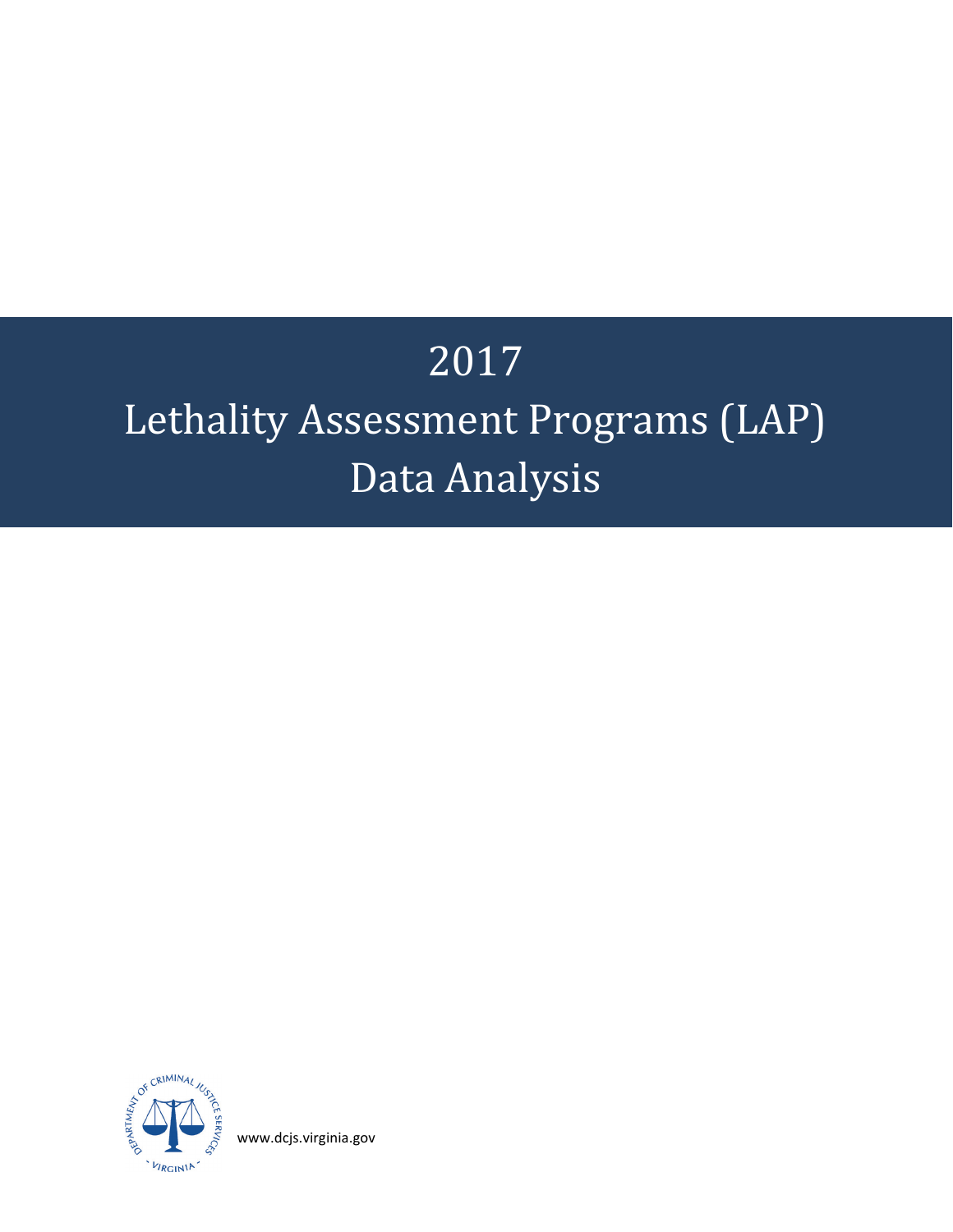### 2017 Lethality Assessment Program (LAP) Data Analysis

The Lethality Assessment Program (LAP) is an innovative strategy being used to help identify victims of domestic violence who are at the highest risk of being seriously injured or killed by their intimate partners. LAP uses a standardized, evidence–based lethality assessment instrument to identify someone in high danger and immediately connect them to a local domestic violence service program. The nationally recognized LAP model was developed by the Maryland Network to End Domestic Violence (DV) in 2005 and has been used in Virginia since 2012 through collaboration between the Office of the Attorney General, the Virginia Department of Criminal Justice Services (DCJS), and the Virginia Sexual and Domestic Violence Action Alliance.

As of March 2018, 35 law enforcement agencies have partnered with 20 domestic violence agencies across the state in order to implement LAP. DCJS is in the beginning phases of collecting data from participating localities in order to assess the effectiveness of LAP. By implementing LAP and collecting this important data, Virginia hopes to see a decrease in intimate partner homicides, a decrease in law enforcement injuries and fatalities, and an increase in victim safety.

#### *This report covers the period from January 1, 2017 through December 31, 2017.*

#### **Responses were received from 14 lethality assessment programs.**

### **Number of responding domestic violence (DV) agencies: 13**

*(one DV agency reports for two separate LAPs)* 

#### **Number of responding law enforcement agencies (LEAs): 27**

During 2017, the number of participating and reporting LAPs in Virginia increased substantially. During the first reporting period of 2017 (January–June), there were nine responding DV agencies and 13 responding LE agencies. New lethality assessment programs were implemented in some areas, and additional LEAs signed onto existing LAPs in others. The variance in the numbers of LAPs and participating agencies over the year makes comparing raw numbers reported by the programs difficult. To make the data comparable for all of 2017 for this report, reporting rates were calculated for the responses to each question for each month.

For each LAP data question the programs were asked, the numbers reported by the programs were summed, the number of LEAs or DV agencies that reported data in a given month is noted, and a "reporting rate" per LEA or DV agency was calculated. The reporting rate was calculated by dividing the sum of the reported numbers by the number of LEAs/DV programs reporting. This rate allows the reader of this report to compare rates across months.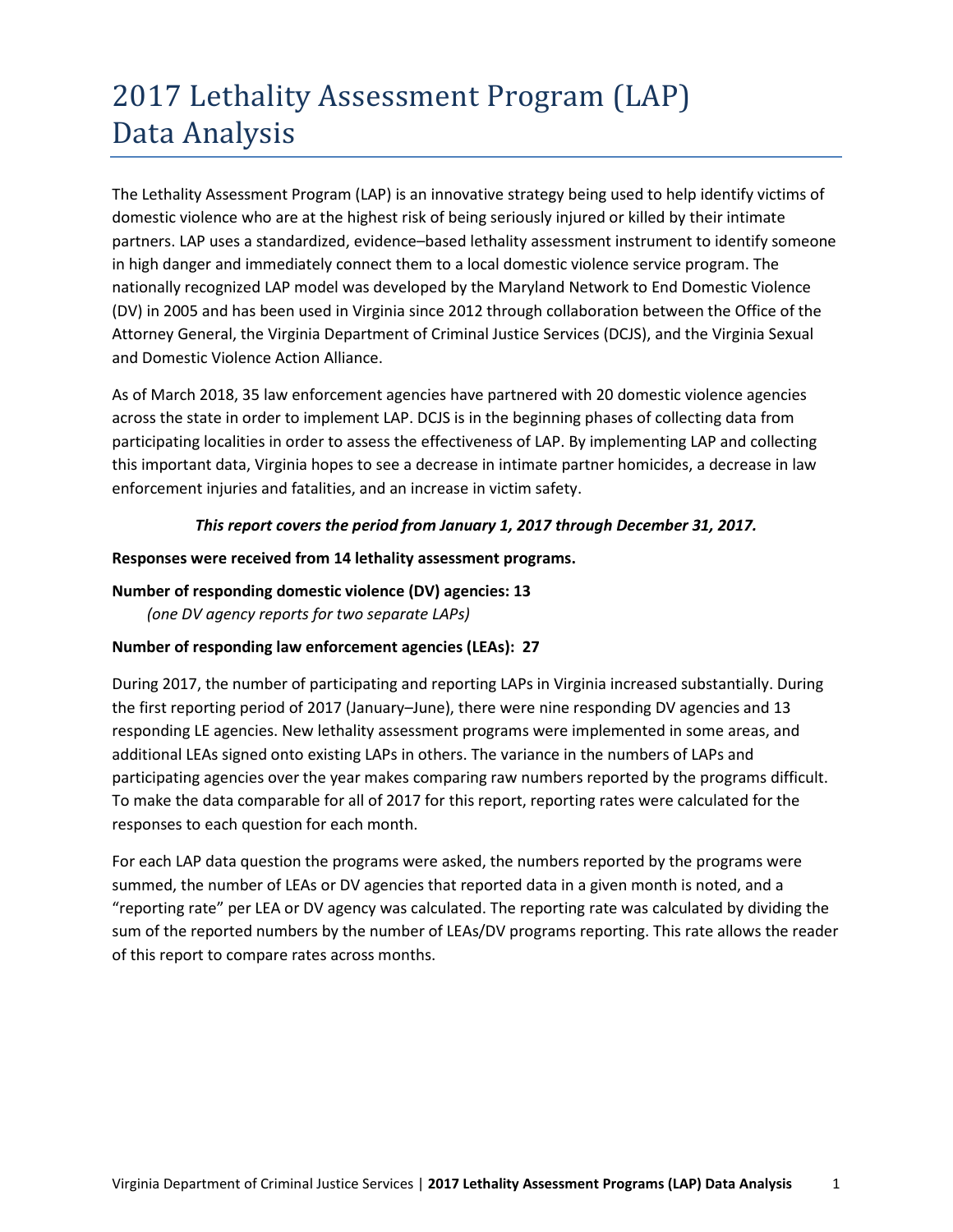#### **How many LAP screens were initiated?**

(number of lethality assessment screenings that occurred each month during this reporting period)

|                   |      |      |      |      |      | 2017 |      |      |      |      |            |            |              |
|-------------------|------|------|------|------|------|------|------|------|------|------|------------|------------|--------------|
|                   | Jan  | Feb  | Mar  | Apr  | May  | Jun  | Jul  | Aug  | Sep  | Oct  | <b>Nov</b> | <b>Dec</b> | <b>Total</b> |
| total             | 187  | 168  | 202  | 252  | 225  | 248  | 477  | 464  | 376  | 394  | 406        | 427        | 3826         |
| N LEAs            | 12   | 12   | 12   | 14   | 14   | 14   | 24   | 24   | 24   | 27   | 27         | 27         | 231          |
| reporting<br>rate | 15.6 | 14.0 | 16.8 | 18.0 | 16.1 | 17.7 | 19.9 | 19.3 | 15.7 | 14.6 | 15.0       | 15.8       | 16.6         |



#### **How many victims screened in as high danger based on the LAP?**

(number of victims screened as in high danger based on their lethality assessment screening during each month of this reporting period)

|                   |     |     |     |      |     | 2017 |      |      |     |     |            |            |              |
|-------------------|-----|-----|-----|------|-----|------|------|------|-----|-----|------------|------------|--------------|
|                   | Jan | Feb | Mar | Apr  | May | Jun  | Jul  | Aug  | Sep | Oct | <b>Nov</b> | <b>Dec</b> | <b>Total</b> |
| total             | 101 | 104 | 114 | 158  | 123 | 145  | 253  | 221  | 219 | 232 | 257        | 247        | 2174         |
| N LEAs            | 12  | 12  | 12  | 14   | 14  | 14   | 22   | 22   | 23  | 26  | 26         | 26         | 223          |
| reporting<br>rate | 8.4 | 8.7 | 9.5 | 11.3 | 8.8 | 10.4 | 11.5 | 10.0 | 9.5 | 8.9 | 9.9        | 9.5        | 9.7          |

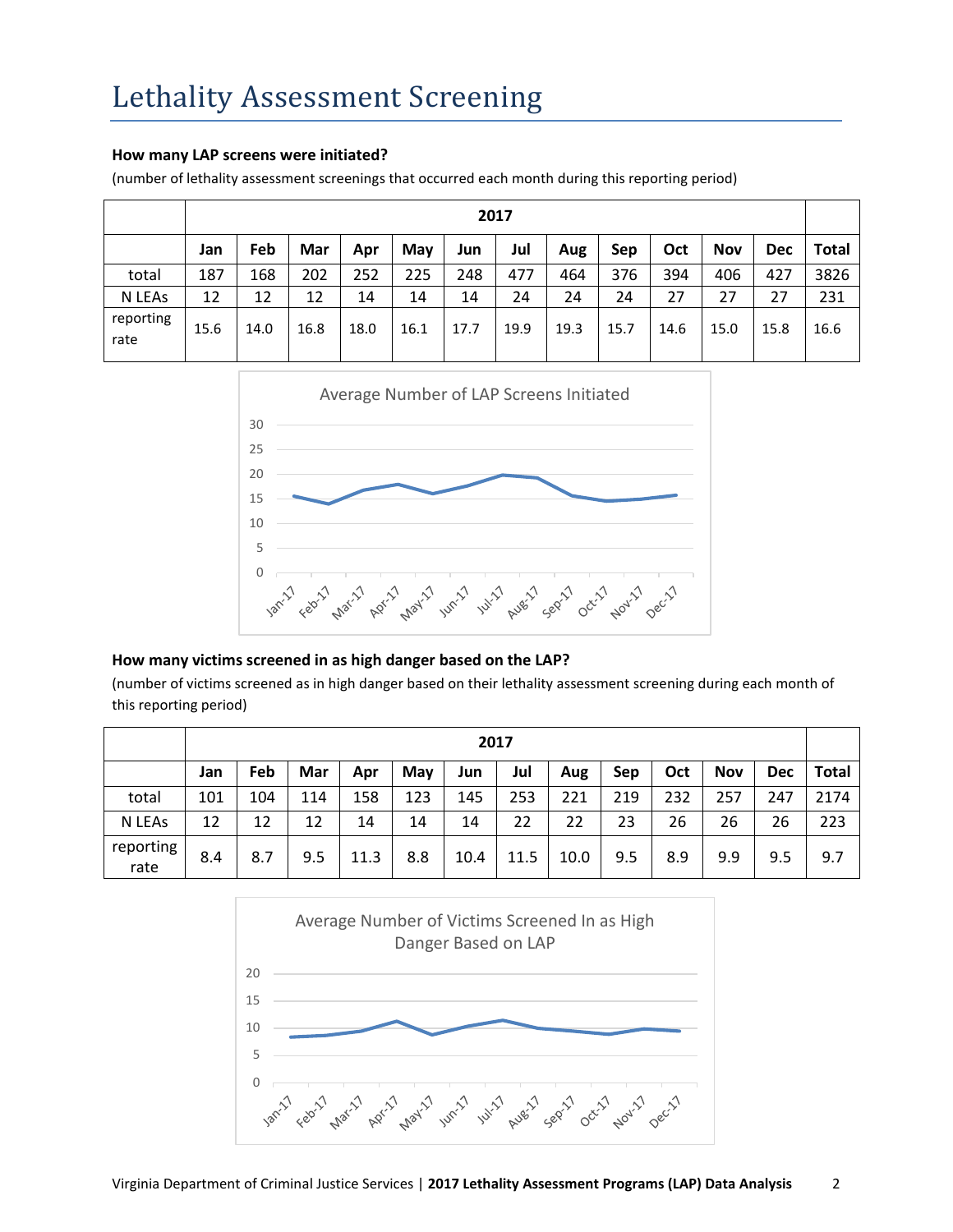#### **How many victims screened in as high danger based on officer's belief?**

(number of victims screened as in high danger based on the responding officer's belief during each month of this reporting period)

|                   |     |     |     |     |     |     | 2017 |     |     |     |            |            |              |
|-------------------|-----|-----|-----|-----|-----|-----|------|-----|-----|-----|------------|------------|--------------|
|                   | Jan | Feb | Mar | Apr | May | Jun | Jul  | Aug | Sep | Oct | <b>Nov</b> | <b>Dec</b> | <b>Total</b> |
| total             | 4   | 15  | 6   | 6   | 9   | 4   | 11   | 17  | 22  | 14  | 19         | 13         | 140          |
| N LEAs            | 11  | 11  | 11  | 12  | 12  | 12  | 20   | 20  | 20  | 23  | 23         | 23         | 198          |
| reporting<br>rate | 0.4 | 1.4 | 0.5 | 0.5 | 0.8 | 0.3 | 0.6  | 0.9 | 1.1 | 0.6 | 0.8        | 0.6        | 0.7          |



How many victims spoke to a hotline worker? (only high danger screens are given the opportunity to speak to a hotline worker)

(number of victims that agreed to speak with a domestic violence hotline worker as part of the lethality assessment process during each month of this reporting period)

|                   |     |     |     |     |     | 2017 |     |     |     |     |            |            |              |
|-------------------|-----|-----|-----|-----|-----|------|-----|-----|-----|-----|------------|------------|--------------|
|                   | Jan | Feb | Mar | Apr | May | Jun  | Jul | Aug | Sep | Oct | <b>Nov</b> | <b>Dec</b> | <b>Total</b> |
| total             | 62  | 69  | 66  | 93  | 72  | 89   | 144 | 121 | 116 | 126 | 130        | 142        | 1230         |
| N LEAs            | 12  | 12  | 12  | 14  | 14  | 14   | 24  | 24  | 24  | 27  | 27         | 27         | 231          |
| reporting<br>rate | 5.2 | 5.8 | 5.5 | 6.6 | 5.1 | 6.4  | 6.0 | 5.0 | 4.8 | 4.7 | 4.8        | 5.3        | 5.3          |

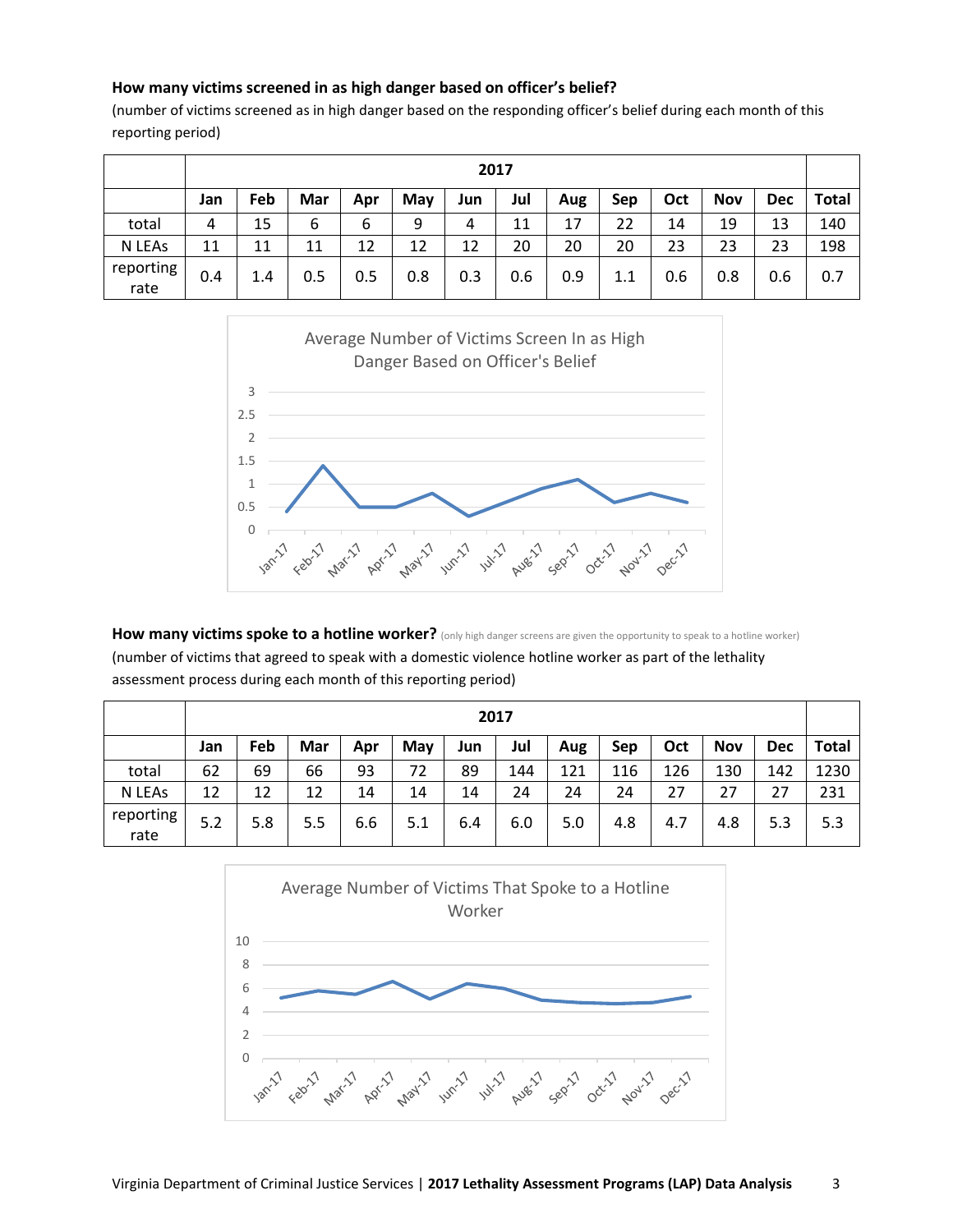#### **How many victims screened out based on the LAP?**

(number of victims screened out, meaning the number of victims whose responses to the LAP questions did not find them at high risk and the responding law enforcement did not find the victim to be at high risk, during each month of this reporting period)

|                   |     |     |     |     |     | 2017 |     |     |     |     |            |            |              |
|-------------------|-----|-----|-----|-----|-----|------|-----|-----|-----|-----|------------|------------|--------------|
|                   | Jan | Feb | Mar | Apr | May | Jun  | Jul | Aug | Sep | Oct | <b>Nov</b> | <b>Dec</b> | <b>Total</b> |
| total             | 58  | 40  | 39  | 52  | 55  | 44   | 125 | 133 | 98  | 111 | 113        | 136        | 1004         |
| N LEAs            | 11  | 11  | 11  | 13  | 13  | 13   | 22  | 22  | 23  | 26  | 26         | 26         | 217          |
| reporting<br>rate | 5.3 | 3.6 | 3.6 | 4.0 | 4.2 | 3.4  | 5.7 | 6.1 | 4.3 | 4.3 | 4.4        | 5.2        | 4.6          |



#### **How many victims declined to participate in the LAP questionnaire?**

(number of victims that declined to respond to lethality assessment screening questions during each month of this reporting period)

|                   |     |     |     |     |     |     | 2017 |     |     |     |            |            |              |
|-------------------|-----|-----|-----|-----|-----|-----|------|-----|-----|-----|------------|------------|--------------|
|                   | Jan | Feb | Mar | Apr | May | Jun | Jul  | Aug | Sep | Oct | <b>Nov</b> | <b>Dec</b> | <b>Total</b> |
| total             | 19  | 9   | 20  | 13  | 14  | 19  | 31   | 36  | 34  | 38  | 37         | 21         | 291          |
| N LEAs            | 12  | 12  | 12  | 14  | 14  | 14  | 22   | 22  | 23  | 26  | 26         | 25         | 222          |
| reporting<br>rate | 1.6 | 0.8 | 1.7 | 0.9 | 1.0 | 1.4 | 1.4  | 1.6 | 1.5 | 1.5 | 1.4        | 0.8        | 1.3          |

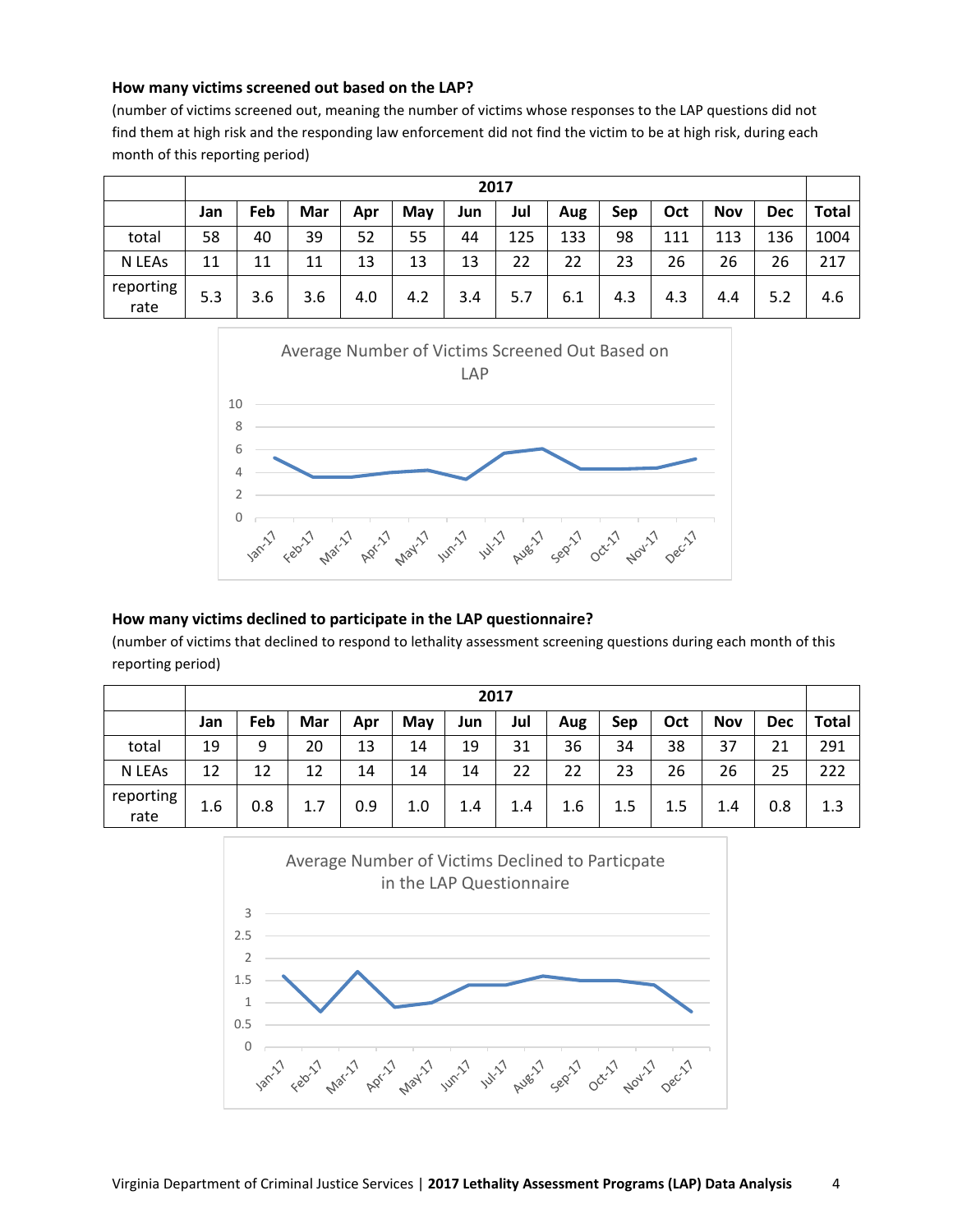#### **How many victims reported that offender had access to firearms?**

(based on the victim's response to LAP question 4, "Does s/he have a gun or can s/he get one easily?")

|                   |     |     |     |     |     | 2017 |     |     |     |     |            |            |              |
|-------------------|-----|-----|-----|-----|-----|------|-----|-----|-----|-----|------------|------------|--------------|
|                   | Jan | Feb | Mar | Apr | May | Jun  | Jul | Aug | Sep | Oct | <b>Nov</b> | <b>Dec</b> | <b>Total</b> |
| total             | 34  | 44  | 45  | 76  | 54  | 58   | 100 | 102 | 105 | 113 | 105        | 123        | 959          |
| N LEAs            | 12  | 12  | 12  | 14  | 14  | 14   | 20  | 20  | 21  | 24  | 24         | 24         | 211          |
| reporting<br>rate | 2.8 | 3.7 | 3.8 | 5.4 | 3.9 | 4.1  | 5.0 | 5.1 | 5.0 | 4.7 | 4.4        | 5.1        | 4.6          |



#### **How many victims reported a history of strangulation by the offender?**

(based on the victim's response to LAP question 5, "Has s/he ever tried to choke you?")

|                   |     |     |     |     |     |     | 2017 |     |     |     |            |            |              |
|-------------------|-----|-----|-----|-----|-----|-----|------|-----|-----|-----|------------|------------|--------------|
|                   | Jan | Feb | Mar | Apr | May | Jun | Jul  | Aug | Sep | Oct | <b>Nov</b> | <b>Dec</b> | <b>Total</b> |
| total             | 72  | 74  | 60  | 61  | 69  | 66  | 192  | 184 | 184 | 183 | 181        | 163        | 1489         |
| N LEAs            | 11  | 11  | 11  | 13  | 13  | 13  | 20   | 20  | 21  | 24  | 24         | 24         | 205          |
| reporting<br>rate | 6.6 | 6.7 | 5.5 | 4.7 | 5.3 | 5.1 | 9.6  | 9.2 | 8.8 | 7.6 | 7.5        | 6.8        | 7.3          |

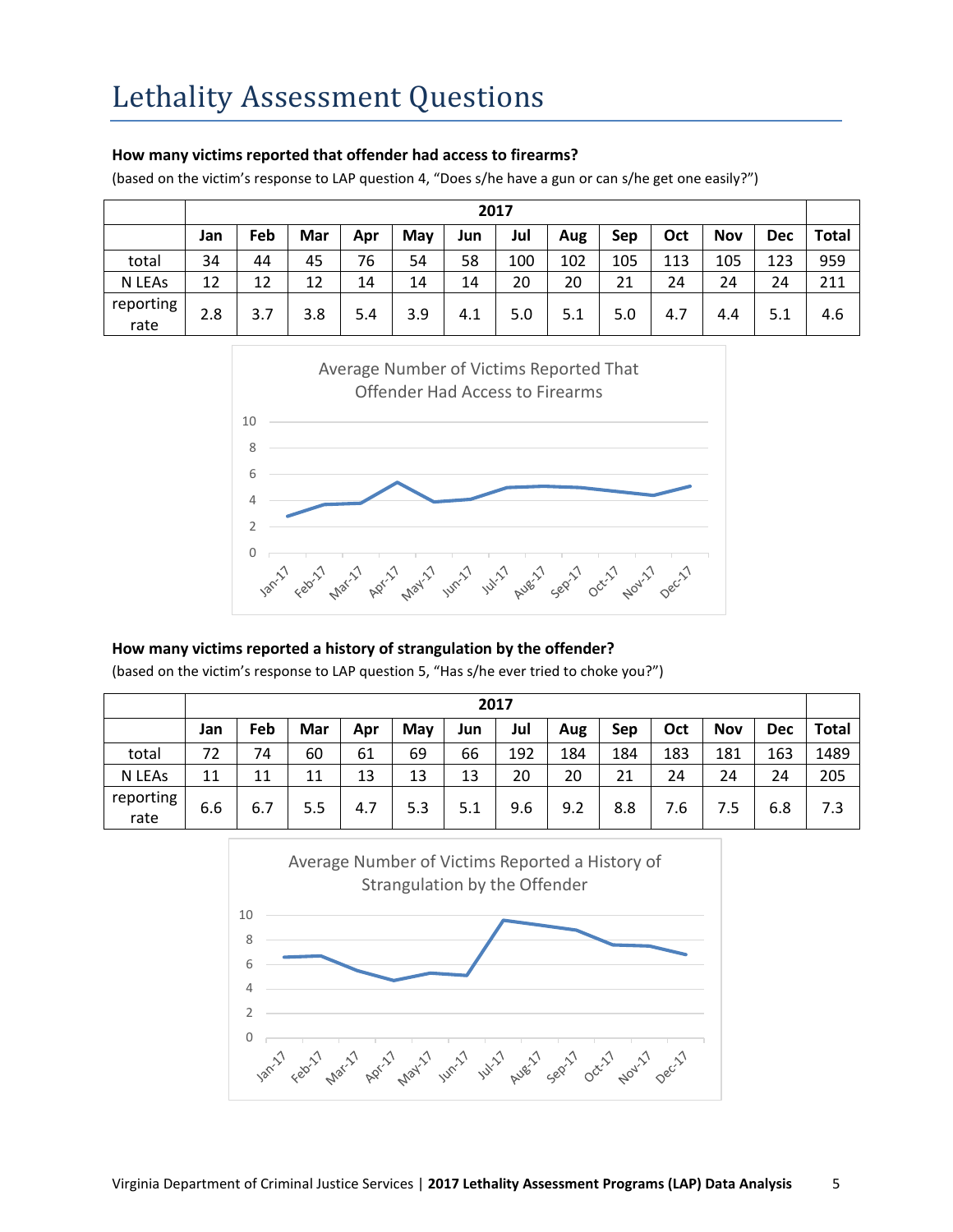#### **How many victims reported a history of stalking by the offender?**

(based on the victim's response to LAP question 11, "Does s/he follow or spy on you or leave threatening messages?")

|                   |     |     |     |     |     |     | 2017 |     |     |     |            |            |              |
|-------------------|-----|-----|-----|-----|-----|-----|------|-----|-----|-----|------------|------------|--------------|
|                   | Jan | Feb | Mar | Apr | May | Jun | Jul  | Aug | Sep | Oct | <b>Nov</b> | <b>Dec</b> | <b>Total</b> |
| total             | 45  | 52  | 48  | 55  | 54  | 54  | 131  | 125 | 136 | 142 | 125        | 120        | 1087         |
| N LEAs            | 11  | 11  | 11  | 13  | 13  | 13  | 20   | 20  | 21  | 24  | 24         | 24         | 205          |
| reporting<br>rate | 4.1 | 4.7 | 4.4 | 4.2 | 4.2 | 4.2 | 6.6  | 6.3 | 6.5 | 5.9 | 5.2        | 5.0        | 5.3          |

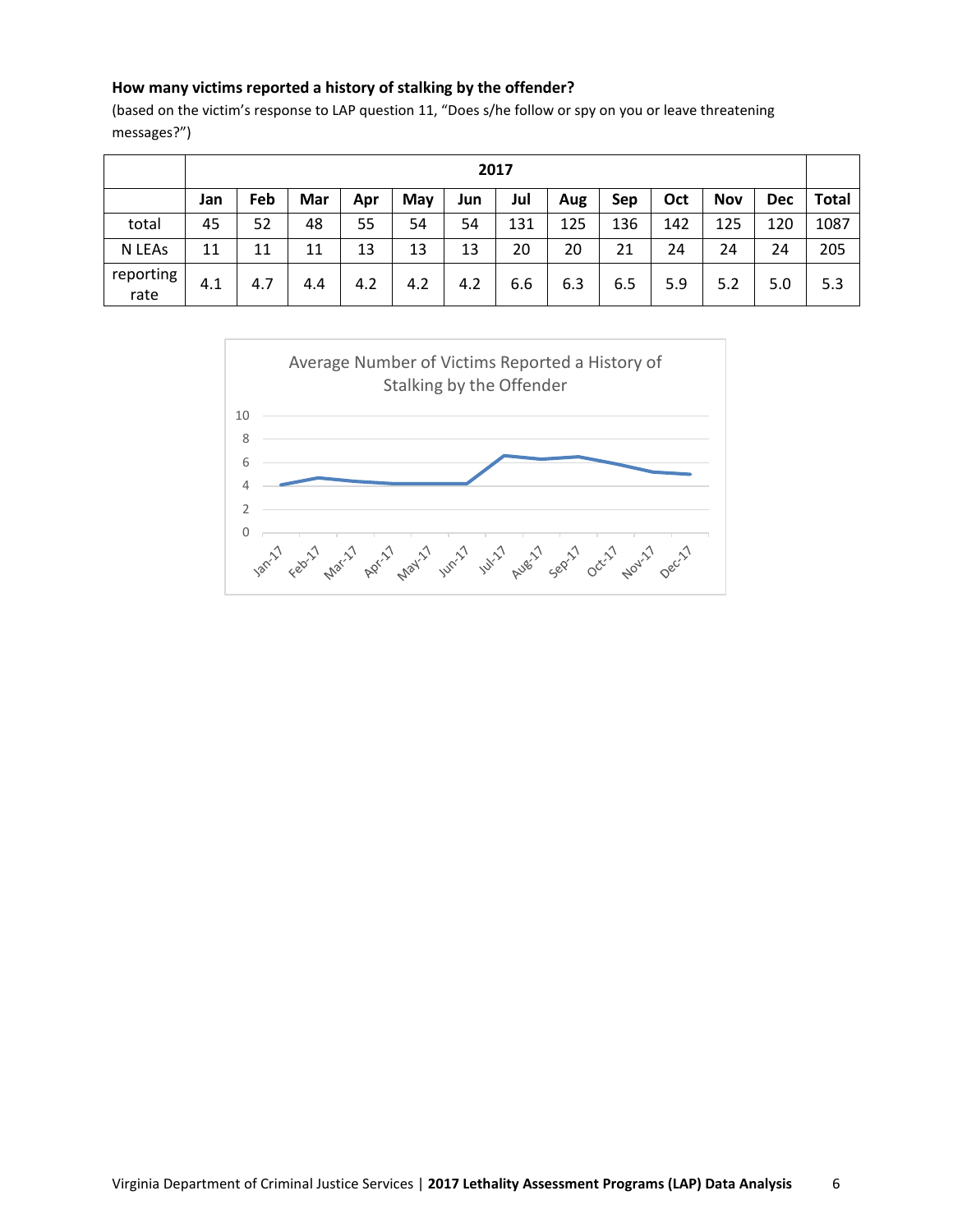#### **How many victims received DV services after the hotline call?**

(number of victims that agreed to receive services from the partnering domestic violence agency after the hotline call during each month of this reporting period)

|                   |     |     |     |     |     | 2017 |     |     |     |     |            |            |       |
|-------------------|-----|-----|-----|-----|-----|------|-----|-----|-----|-----|------------|------------|-------|
|                   | Jan | Feb | Mar | Apr | May | Jun  | Jul | Aug | Sep | Oct | <b>Nov</b> | <b>Dec</b> | Total |
| total             | 34  | 45  | 24  | 47  | 36  | 44   | 86  | 58  | 56  | 71  | 73         | 78         | 652   |
| N LEAs            | –   |     |     | 8   | 8   | 8    | 11  | 11  | 11  | 12  | 12         | 12         | 114   |
| reporting<br>rate | 4.9 | 6.4 | 3.4 | 5.9 | 4.5 | 5.5  | 7.8 | 5.3 | 5.1 | 5.9 | 6.1        | 6.5        | 5.7   |



#### **How many victims received DV services** *for the first time* **after the hotline call?**

(number of victims that agreed to receive services for the first time from the partnering domestic violence agency after the hotline call during each month of this reporting period)

|                   |     |     |     |     |     |     | 2017 |     |     |     |            |            |              |
|-------------------|-----|-----|-----|-----|-----|-----|------|-----|-----|-----|------------|------------|--------------|
|                   | Jan | Feb | Mar | Apr | May | Jun | Jul  | Aug | Sep | Oct | <b>Nov</b> | <b>Dec</b> | <b>Total</b> |
| total             | 8   | 14  | 12  | 37  | 25  | 28  | 55   | 42  | 39  | 52  | 42         | 45         | 399          |
| N LEAs            |     |     |     | 8   | 8   | 8   | 10   | 10  | 10  | 11  | 11         | 11         | 108          |
| reporting<br>rate | 1.1 | 2.0 | 1.7 | 4.6 | 3.1 | 3.5 | 5.5  | 4.2 | 3.9 | 4.7 | 3.8        | 4.1        | 3.7          |

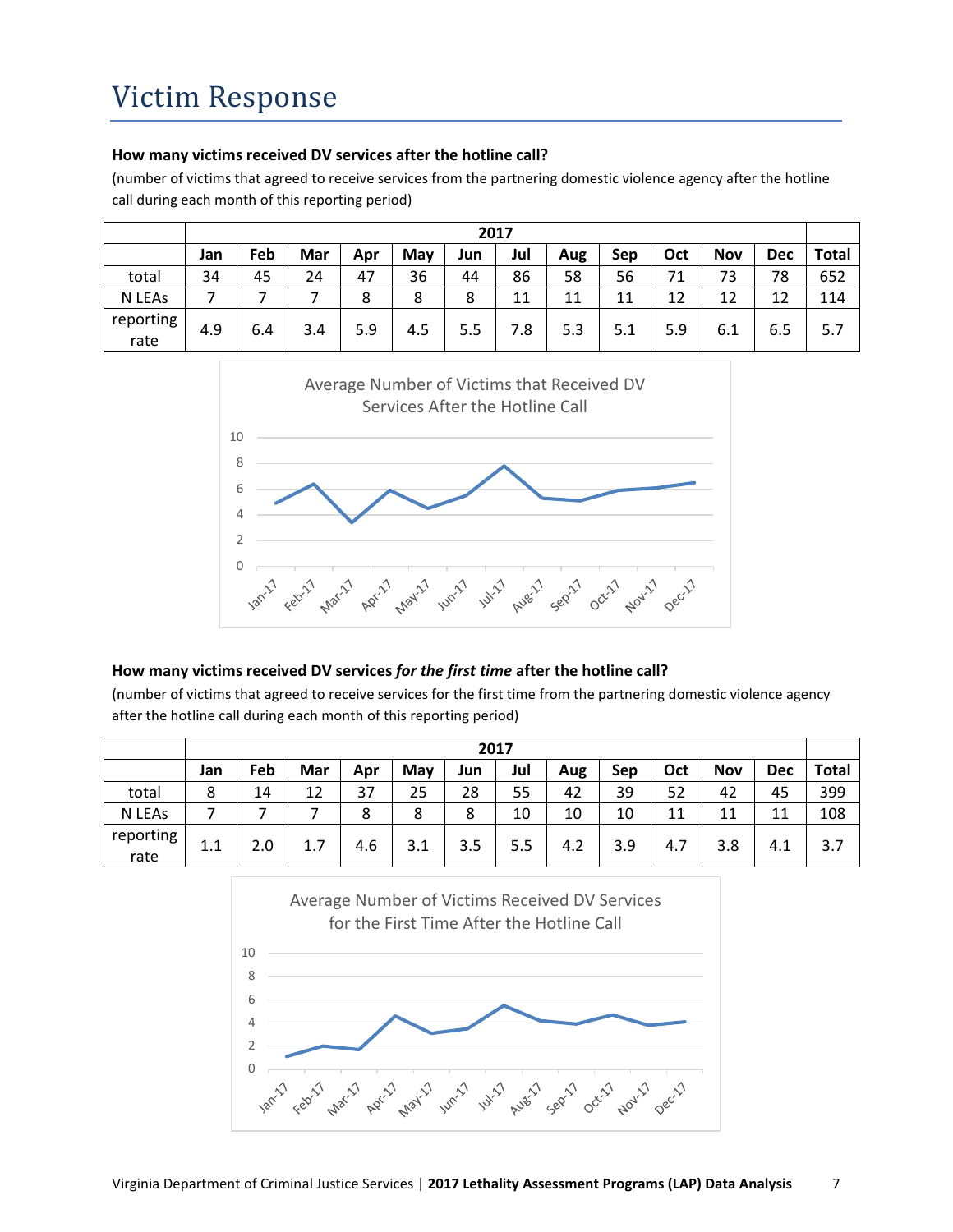#### **How many LAP hotline calls did the DV agency receive from each of the partnering LEAs?**

|                   |     |     |     |     |     |     | 2017 |     |     |     |            |            |       |
|-------------------|-----|-----|-----|-----|-----|-----|------|-----|-----|-----|------------|------------|-------|
|                   | Jan | Feb | Mar | Apr | May | Jun | Jul  | Aug | Sep | Oct | <b>Nov</b> | <b>Dec</b> | Total |
| total             | 67  | 78  | 76  | 97  | 82  | 80  | 150  | 132 | 127 | 153 | 142        | 158        | 1342  |
| N LEAs            | 9   | 9   | 9   | 11  | 11  | 10  | 19   | 19  | 19  | 22  | 22         | 22         | 182   |
| reporting<br>rate | 7.4 | 8.7 | 8.4 | 8.8 | 7.5 | 8.0 | 7.9  | 7.0 | 6.7 | 7.0 | 6.5        |            | 7.4   |

(number of hotline calls received by the domestic violence agency from each of the law enforcement agencies)



#### **How many screening forms did the DV agency receive from each of the partnering LEAs?**

(number of screening forms received by the domestic violence agency from each of the law enforcement agencies)

|                   | 2017 |     |     |      |     |      |      |      |      |      |            |            |              |
|-------------------|------|-----|-----|------|-----|------|------|------|------|------|------------|------------|--------------|
|                   | Jan  | Feb | Mar | Apr  | May | Jun  | Jul  | Aug  | Sep  | Oct  | <b>Nov</b> | <b>Dec</b> | <b>Total</b> |
| total             | 58   | 96  | 97  | 113  | 102 | 113  | 294  | 256  | 270  | 258  | 291        | 334        | 2282         |
| N LEAs            | 9    | 10  | 10  | 11   | 11  | 11   | 19   | 19   | 19   | 22   | 22         | 22         | 185          |
| reporting<br>rate | 6.4  | 9.6 | 9.7 | 10.3 | 9.3 | 10.3 | 15.5 | 13.5 | 14.2 | 11.7 | 13.2       | 15.2       | 12.3         |

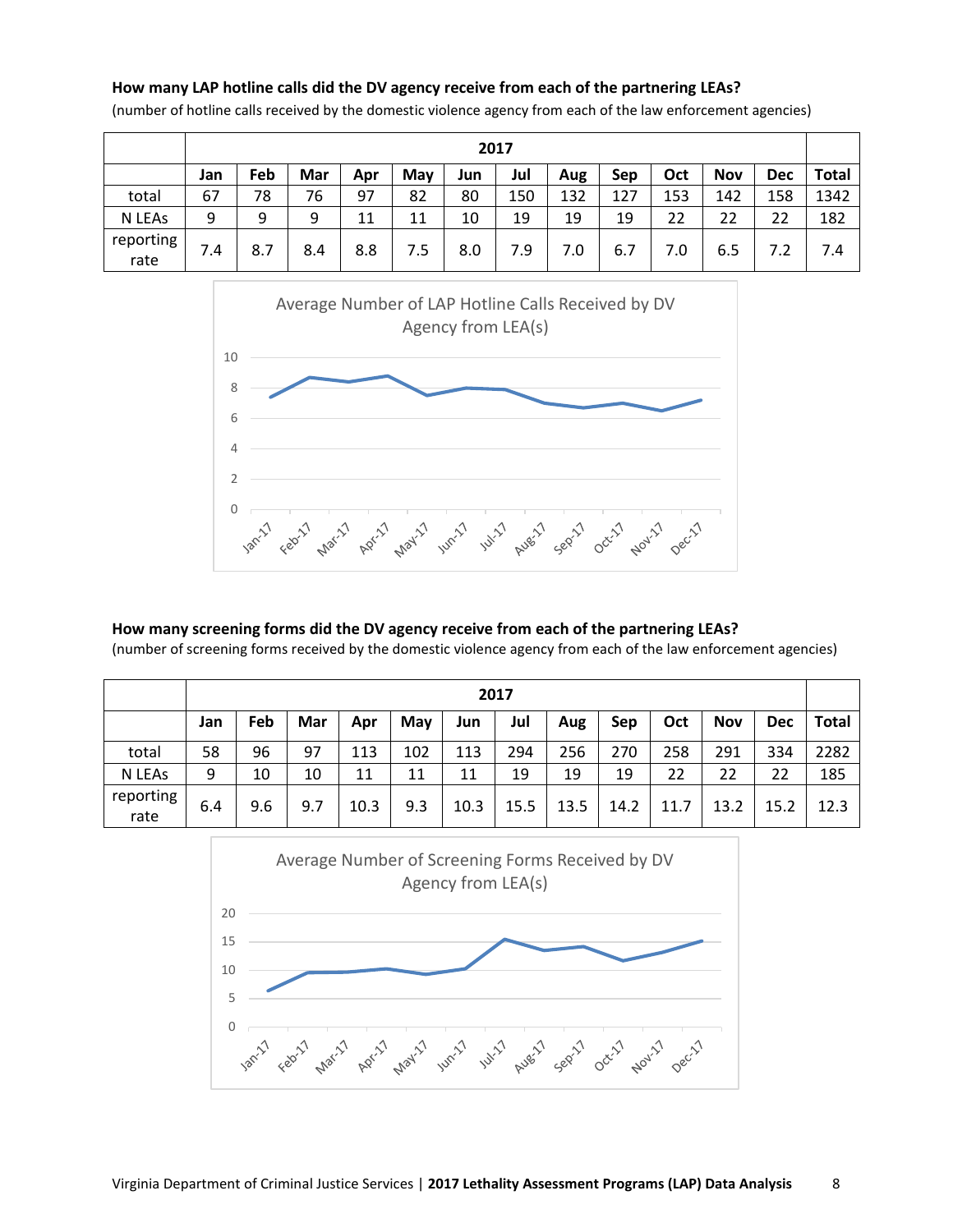#### **How many DV-related homicides occurred in your locality during the reporting period?** *(Do not include*

*law enforcement responders. You will be asked about those in the next question.)*

(number of DV-related homicides, not including responding law enforcement officers, during each month this reporting period)

|                   | 2017 |     |     |     |     |      |     |     |      |      |            |            |       |
|-------------------|------|-----|-----|-----|-----|------|-----|-----|------|------|------------|------------|-------|
|                   | Jan  | Feb | Mar | Apr | May | Jun  | Jul | Aug | Sep  | Oct  | <b>Nov</b> | <b>Dec</b> | Total |
| total             | 1    |     | 0   | 0   | 0   |      | 4   | 2   | 1    | 2    | 0          |            | 14    |
| N LEAs            | 10   | 10  | 10  | 11  | 11  | 11   | 20  | 20  | 20   | 23   | 23         | 23         | 192   |
| reporting<br>rate | 0.1  | 0.1 | 0   | 0   | 0   | 0.09 | 0.2 | 0.1 | 0.05 | 0.09 | 0          | 0.09       | 0.07  |



#### **How many law enforcement officer deaths occurred in your locality in response to a DV incident during the reporting period?**

(number of DV-related deaths of responding law enforcement officers, during each month of this reporting period)

|                   | 2017 |     |     |     |     |     |     |     |     |     |            |            |              |
|-------------------|------|-----|-----|-----|-----|-----|-----|-----|-----|-----|------------|------------|--------------|
|                   | Jan  | Feb | Mar | Apr | May | Jun | Jul | Aug | Sep | Oct | <b>Nov</b> | <b>Dec</b> | <b>Total</b> |
| total             | 0    | 0   | 0   | 0   | 0   | 0   | 0   | 0   | 0   | 0   | 0          |            | 0            |
| N LEAs            | 11   | 11  | 11  | 11  | 11  | 11  | 15  | 15  | 15  | 16  | 16         | 16         | 159          |
| reporting<br>rate | 0    | 0   | 0   | 0   | 0   | 0   | 0   | 0   | 0   | 0   | 0          | 0          | 0            |